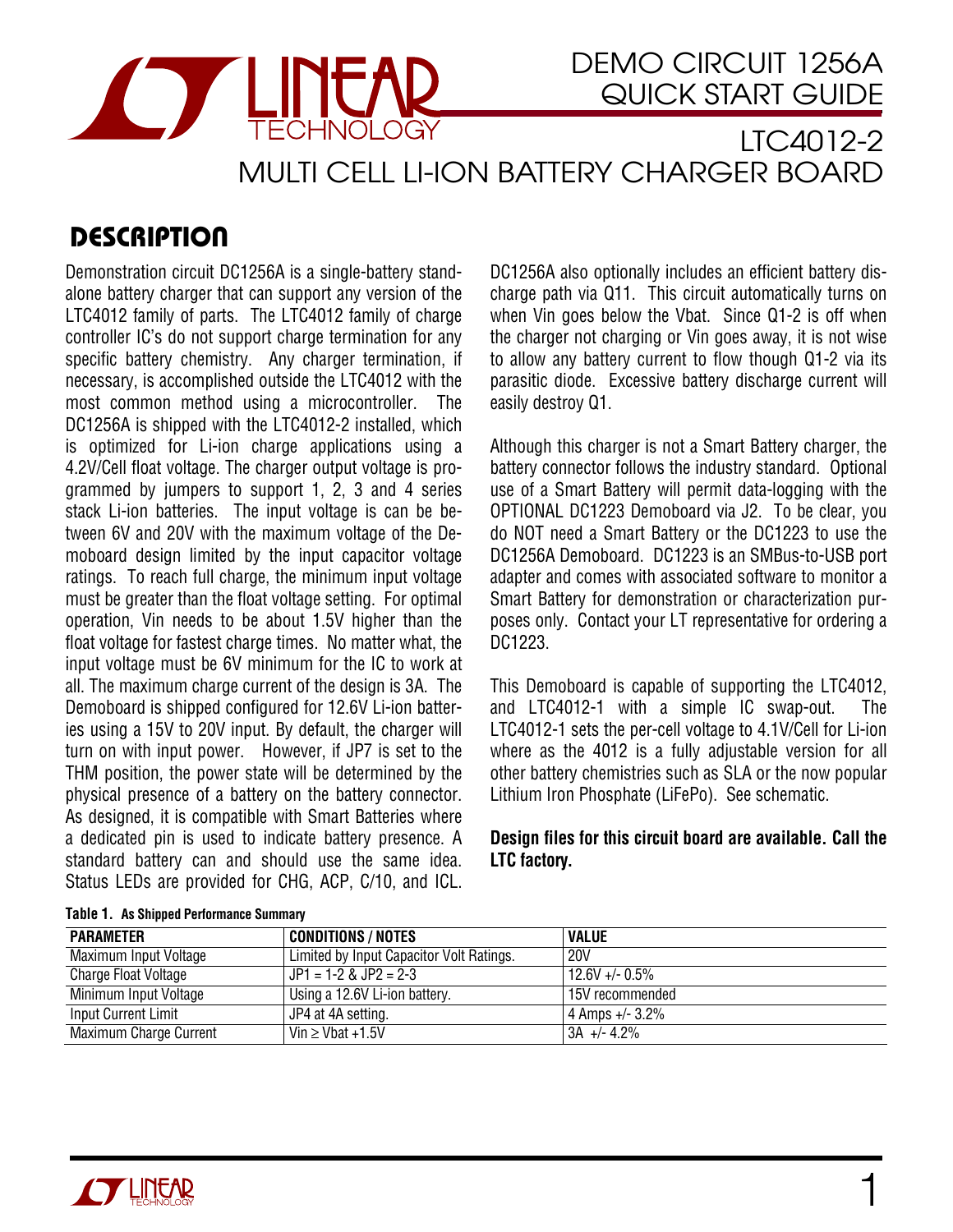#### **Table 2. Jumper Description**

| <b>JUMPER</b>    | <b>FUNCTION</b>                                                                                                                                       | <b>RANGE/SETTING (DEFAULT)</b> |
|------------------|-------------------------------------------------------------------------------------------------------------------------------------------------------|--------------------------------|
| JP1 & JP2        | SETUP: Charge Float Voltage.                                                                                                                          | 4.2V, 8.4V, (12.6V) & 16.8V    |
| JP3              | LED PWR. Used for eliminate status LED current drain on Vcc.                                                                                          | $(ON) - OFF$                   |
| JP4              | INPUT: Selects the Input Current Limit (ICL) Trip point.                                                                                              | $(4A) - 2A$                    |
| JP5              | VCC SELECT: Selects what power source for Vcc power. Internally via U2 or Externally<br>via EXT VCC pin.                                              | $(INT) - EXT$                  |
| $J\overline{P6}$ | INTERNAL VCC: Enables or Disable Vout as the input power source for U2 and op-<br>tional DC410/DC1223 adapter boards.                                 | $(ON) - OFF$                   |
| JPT              | SHUTDOWN: Controls how LTC4012 will run when input power is provided. THM =<br>Extra pin on battery connector is used as Battery Detection. See text. | $OFF - THM - (ON)$             |

#### **Table 3. LED Status Indications**

| LED  | FUNCTION (ONLY VALID WHEN ACP IS ON)                                                                                                 | <b>VALUE ON</b>     | Value off         |
|------|--------------------------------------------------------------------------------------------------------------------------------------|---------------------|-------------------|
| C/10 | Charge current has fallen to 1/10 of full scale. (Top off Charge mode)                                                               | Icharge <300mA      | Icharge $>$ 300mA |
| CHG  | Charge current is above C/10. (Bulk Charge mode.)                                                                                    | I Icharge $>$ 300mA | Icharge < 300mA   |
| ICL  | Shows that Input Current Limit (ICL) is active.                                                                                      | lin > ICL           | $\ln$ < ICL       |
| ACP  | Indicates Vin is sufficient to start charging the battery. Does not guarantee battery<br>will reach full charge unless Vin > Vfloat. | ON: Vin > Vbat.     | l OFF: Vin < Vbat |

## QUICK START PROCEDURE

- 1. Connect the input power source to VIN terminals J1 or VIN and GND using a power supply capable of handling 4.5A of current within a 13.5 to 20V range. The input supply voltage MUST be greater than the full voltage value of the battery to allow a full charge to take place.
- 2. Connect the load to VOUT and GND terminals.
- 3. Configure the jumpers for your specific battery.
- 4. Plug in the battery. Industry standard 5 Pin AMP Smart Battery connector is provided as well as generic soldering Test Points for hardwire connections.
- 5. Turn on the input power supply.
- 6. Optionally use the provided DC1223A demonstration software to configure and communicate with the DC1256A.

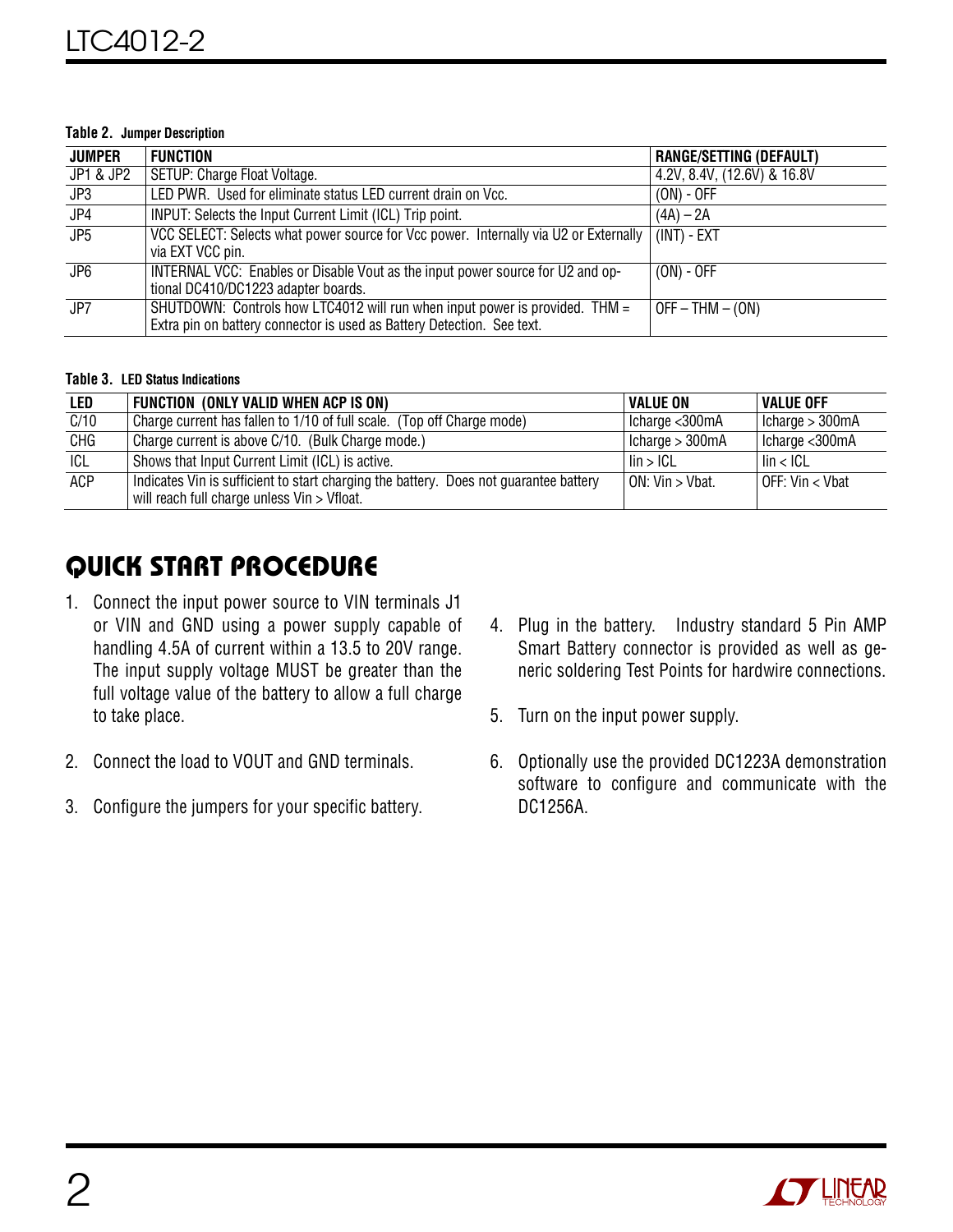